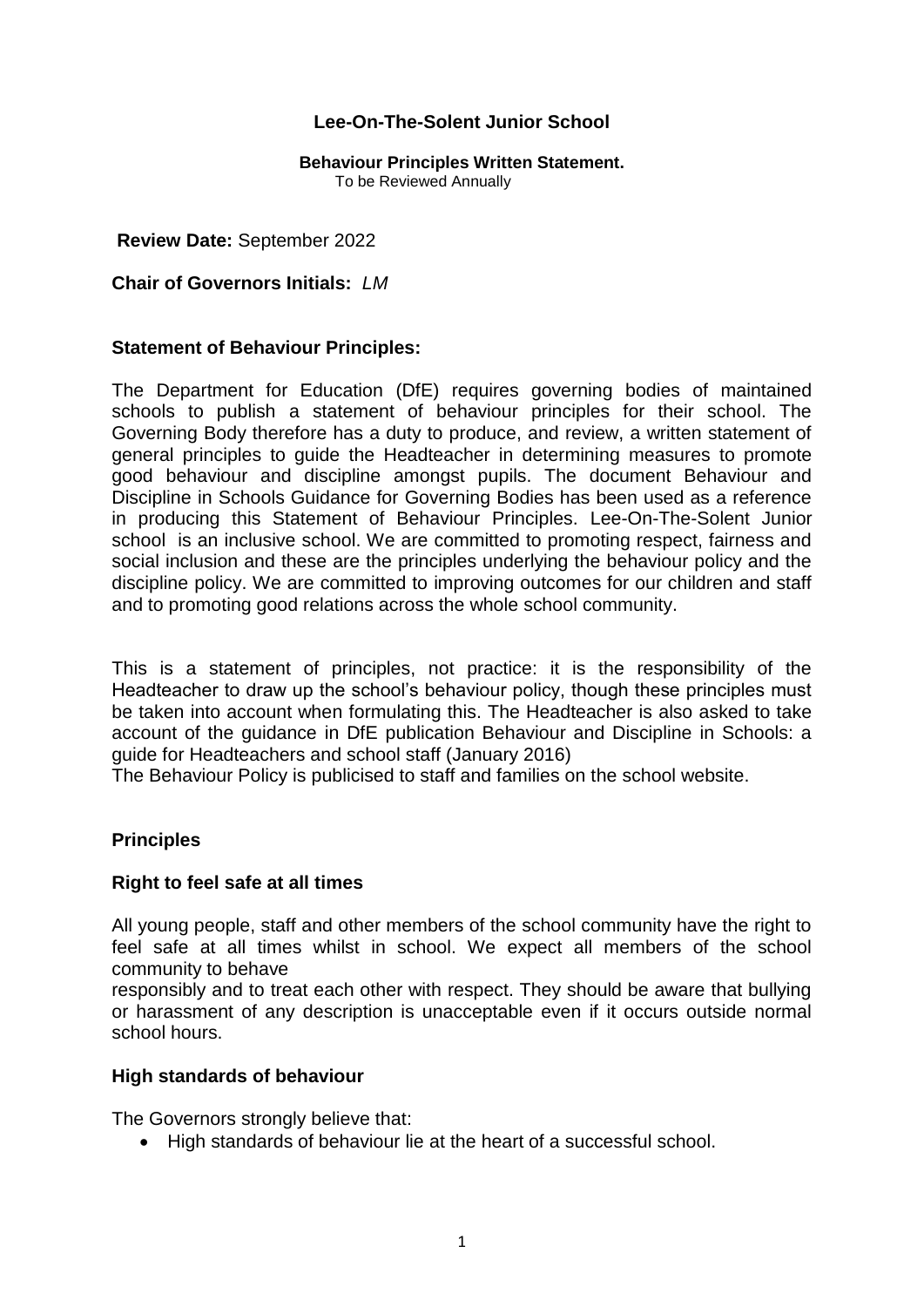- Good teaching and learning promote good behaviour and good behaviour promotes effective learning.
- Children have the right to learn and to achieve their potential in all aspects of their lives and staff have the right to teach.
- Governors also believe that the expectation of high standards of behaviour which are required during the school day can have a positive effect on the life of young people outside school in encouraging them to become successful citizens.

# **Inclusivity and Equality**

We are an inclusive school, we believe in equality and in valuing the individual. We believe all members of the school community should be free from discrimination, harassment and bullying and will not tolerate them in any form. Measures to counteract bullying and discrimination will be consistently applied and monitored for their effectiveness.

The school's legal duties in order to comply with the Equality Act 2010 and which are described in the School's Equalities Policy will be further reinforced through the Behaviour and Anti-Bullying Policies and seek to safeguard all pupils. We recognise some pupils may need additional support to meet behaviour expectations.

# **School Rules**

The Governors expect rules to be simple and kept to a minimum.

- The Governors believe in consistent systems differentiated by age,
- In taking responsibility for our actions in choice and consequence.
- We expect that all staff will support rules and codes and ensure consistent application and expectations across the school day.

# **Rewards**

We believe positive behaviours should be praised to encourage good behaviour in the classroom and elsewhere in the school.

The Governors expect any rewards system should be consistently applied and where possible measurable. It must be regularly monitored for consistency, fair application and effectiveness.

# **Sanctions**

Sanctions for unacceptable/poor behaviour should be known and understood by all staff, other adults with authority for behaviour and pupils and consistently applied. The full range of sanctions should be clearly described in the Behaviour Policy so that pupils, staff and parent/carers can understand how and when these are applied. The Governors strongly feel that exclusions, particularly those that are permanent, must be used only as a very last resort. 'Unofficial' exclusions are illegal and are avoided.

It has been widely proven that Restorative approaches develop truth telling, responsibility, accountability, empathy, emotional literacy, conflict resolution skills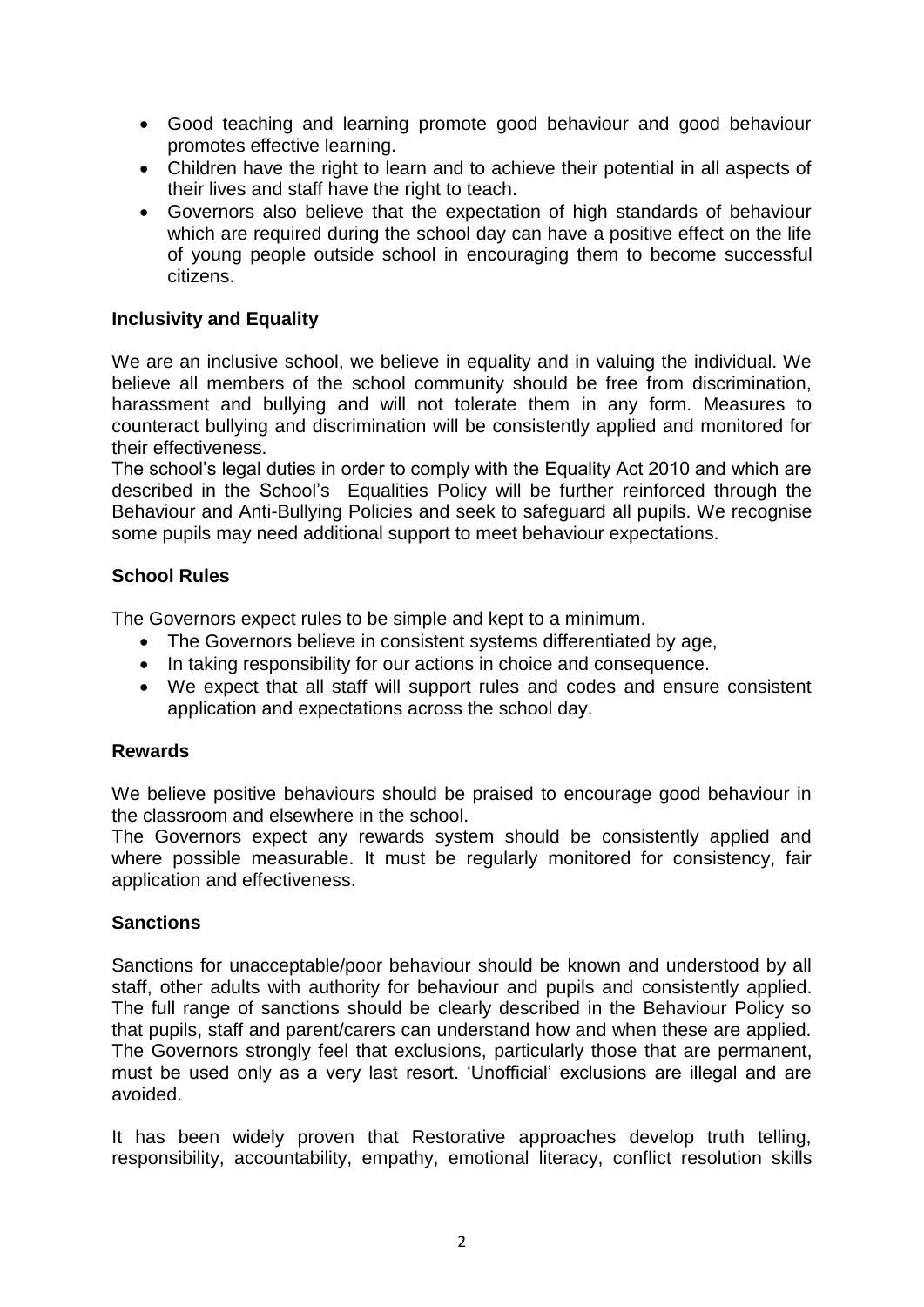and a positive learning environment. If you are interested in learning more please visit [www.restorativejustice4schools.co.uk](http://www.restorativejustice4schools.co.uk/)

# **Home/School Agreement**

The Home/School Agreement will be an important part of communicating our approach so that parents/carers can be encouraged to support their child, just as the pupils should be helped to understand their responsibilities during their time at school, in the wider community and in preparation for their life after school.

The responsibilities of children, parents/carers and all school staff with respect to their and their children's behaviour should be outlined in the Home School Agreement which children, parents/carers and teachers must be asked to sign when a pupil joins the school.

The Governors expect pupils and parents to cooperate to maintain an orderly climate for learning

# **The use of Reasonable Force**

The Governors expect the Head teacher to include guidance on the use of reasonable force, within the Physical Restraint Policy and the Behaviour Policy.

The Governors expect the Whole School Behaviour Policy to clearly outline the circumstances where staff may use reasonable force and other physical contact. At all times the use of force should be a last resort but governors agree it may be used in the following circumstances (see Section 93 of the Education and Inspections Act 2006)

Section 93 of the Education and Inspections Act (2006) enables school staff to use such force as is reasonable and proportionate to prevent a pupil from doing or continuing to do any of the following:

- a) committing an offence (or, for a pupil under the age of criminal responsibility, what would be an offence for an older pupil)
- b) causing personal injury to, or damage to the property of, any person (including the pupil himself)
- c) prejudicing the maintenance of good order and discipline at the school or among any pupils receiving education at the school, whether during a teaching session or otherwise.

The Governors expect that authorised staff are appropriately trained in the use of positive handling and restraint and that all staff are given advice on de-escalation and behaviour management techniques.

There is a statutory duty to record and report all significant incidents including all use of force.